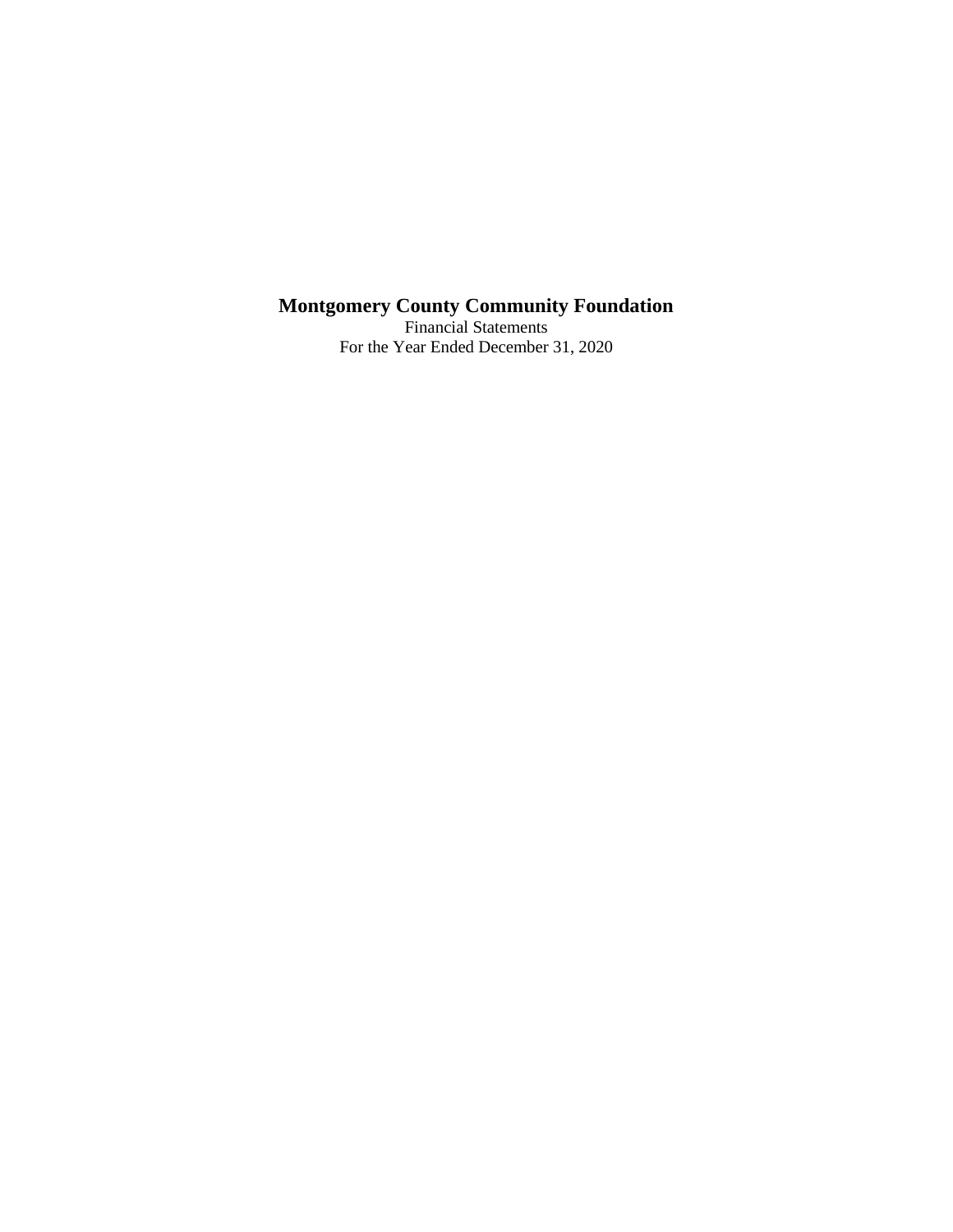## **CONTENTS**

## Page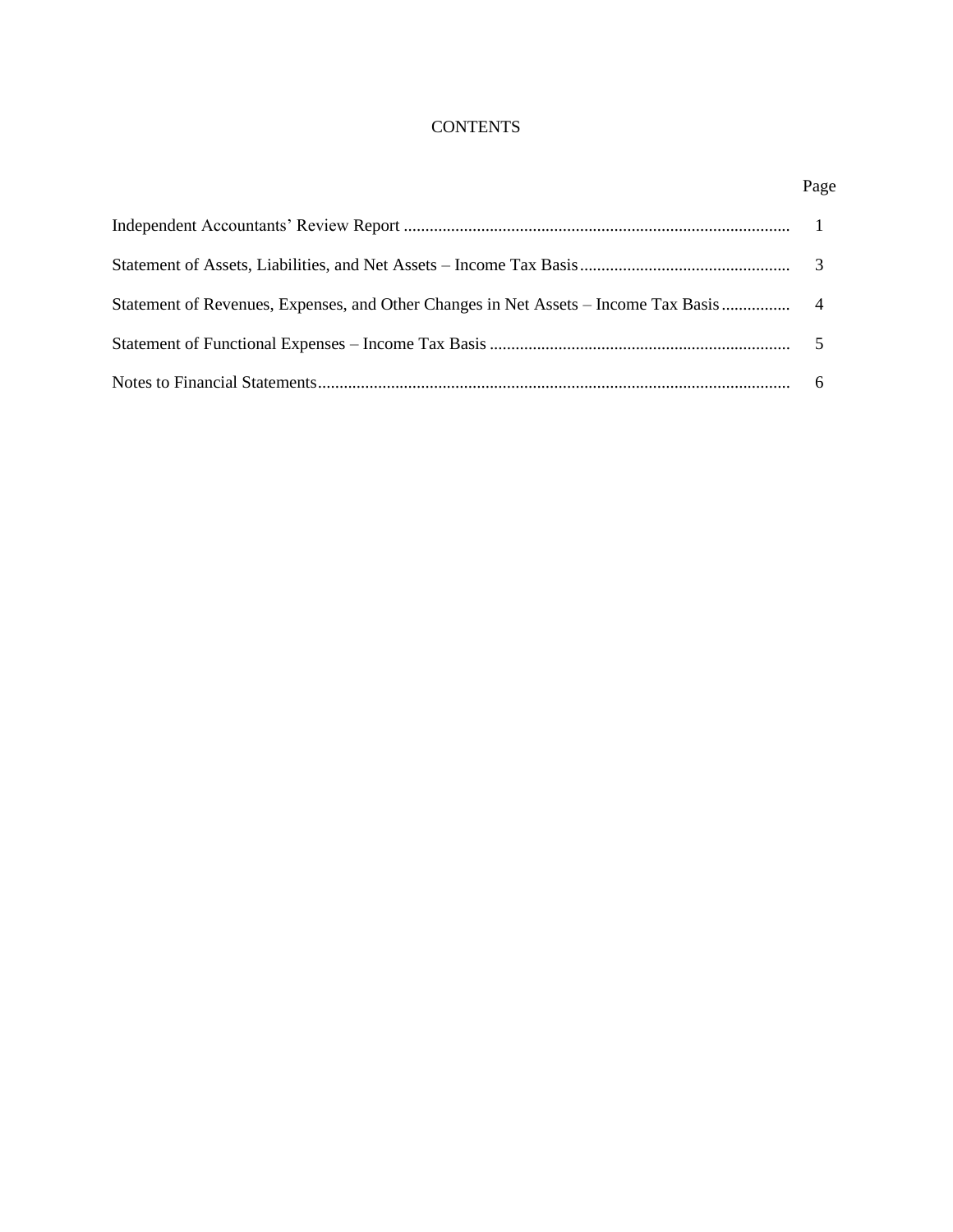

## INDEPENDENT ACCOUNTANTS' REVIEW REPORT

To the Board of Directors of Montgomery County Community Foundation The Woodlands, Texas

We have reviewed the accompanying financial statements of Montgomery County Community Foundation (a nonprofit organization), which comprise the statement of assets, liabilities, and net assets – income tax basis as of December 31, 2020, the related statements of revenues, expenses, and other changes in net assets – income tax basis and functional expenses – income tax basis for the year then ended, and the related notes to the financial statements. A review includes primarily applying analytical procedures to management's financial data and making inquiries of management. A review is substantially less in scope than an audit, the objective of which is the expression of an opinion regarding the financial statements as a whole. Accordingly, we do not express such an opinion.

## **Management's Responsibility for the Financial Statements**

Management is responsible for the preparation and fair presentation of these financial statements in accordance with the basis of accounting Montgomery County Community Foundation uses for income tax purposes; this includes determining that the basis of accounting Montgomery County Community Foundation uses for income tax purposes is an acceptable basis for the preparation of financial statements in the circumstances. Management is also responsible for the design, implementation, and maintenance of internal control relevant to the preparation and fair presentation of financial statements that are free from material misstatement whether due to fraud or error.

## **Accountants' Responsibility**

Our responsibility is to conduct the review engagement in accordance with Statements on Standards for Accounting and Review Services promulgated by the Accounting and Review Services Committee of the AICPA. Those standards require us to perform procedures to obtain limited assurance as a basis for reporting whether we are aware of any material modifications that should be made to the financial statements for them to be in accordance with the basis of accounting Montgomery County Community Foundation uses for income tax purposes. We believe that the results of our procedures provide a reasonable basis for our conclusion.

#### **Accountants' Conclusion**

Based on our review, we are not aware of any material modifications that should be made to the accompanying financial statements in order for them to be in accordance with the basis of accounting Montgomery County Community Foundation uses for income tax purposes.



www.bvccpa.com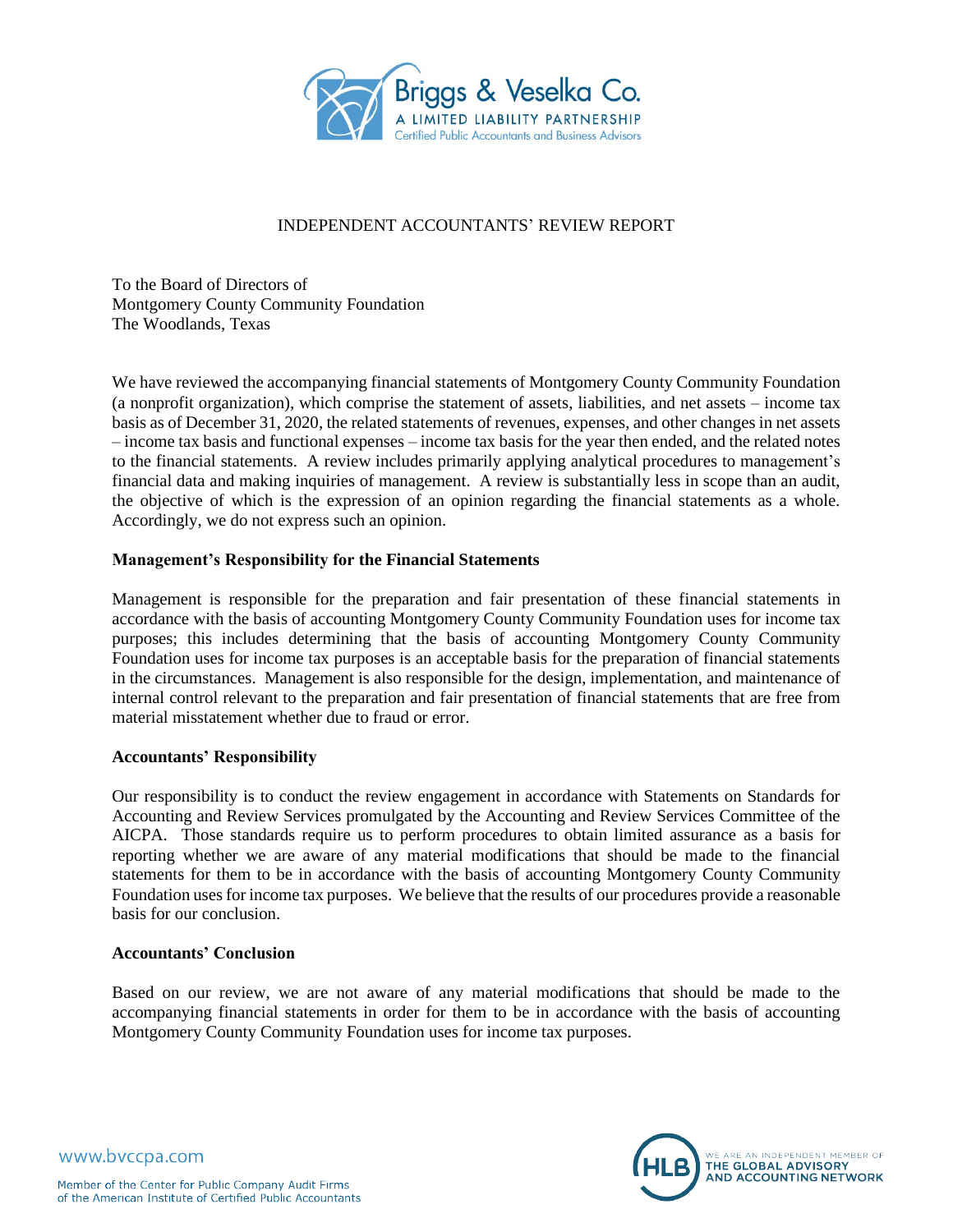To the Board of Directors of Montgomery County Community Foundation Re: Independent Accountants' Review Report

## **Basis of Accounting**

We draw attention to *Note 1* of the financial statements, which describes the basis of accounting. The financial statements are prepared in accordance with the basis of accounting Montgomery County Community Foundation uses for income tax purposes, which is a basis of accounting other than accounting principles generally accepted in the United States of America. Our conclusion is not modified with respect to this matter.

Briggs & Verelka Co.<br>Briggs & Veselka Co.

The Woodlands, Texas

April 13, 2021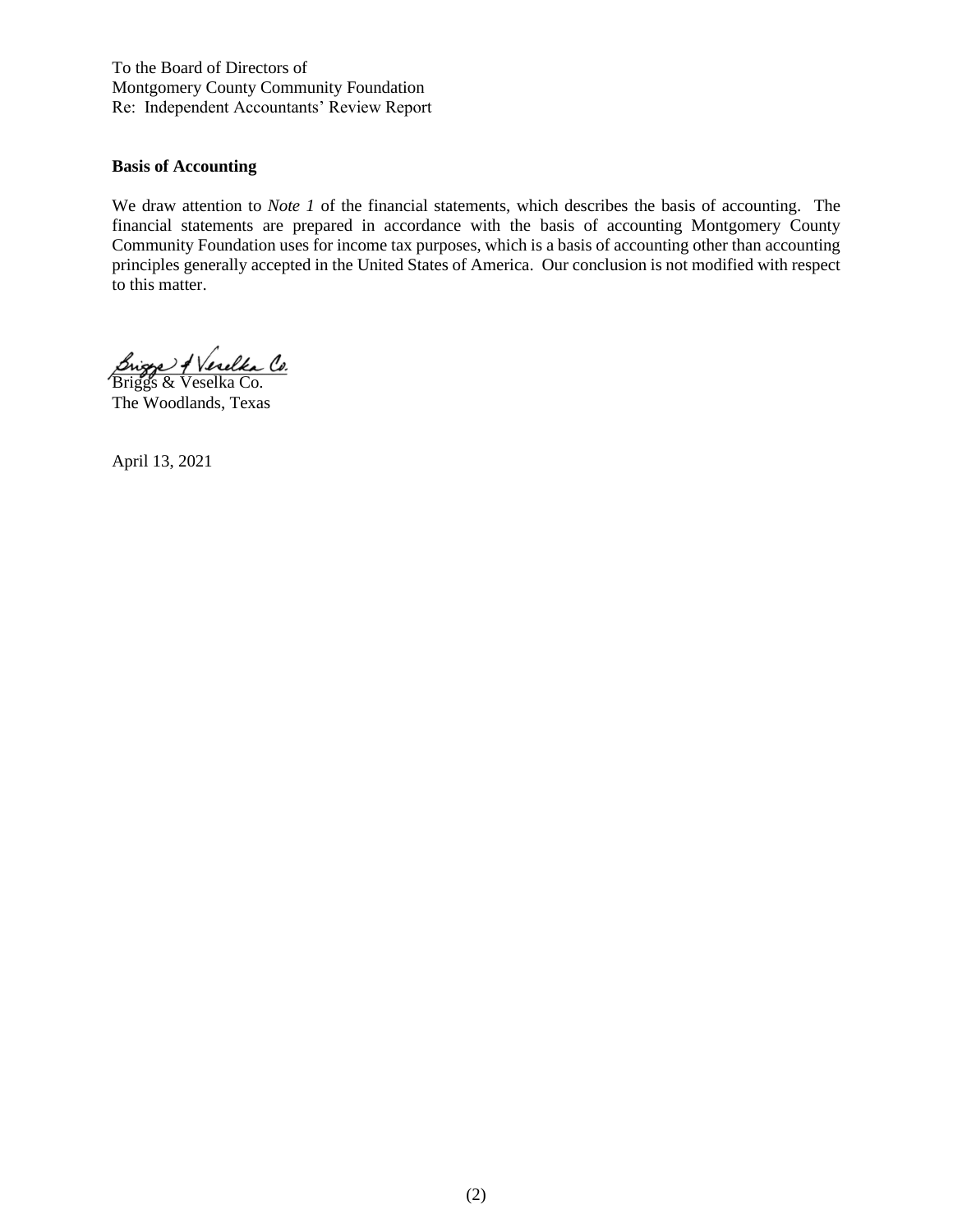# **MONTGOMERY COUNTY COMMUNITY FOUNDATION** STATEMENT OF ASSETS, LIABILITIES, AND NET ASSETS – INCOME TAX BASIS

DECEMBER 31, 2020

| <b>ASSETS</b>                     |    |           |
|-----------------------------------|----|-----------|
| Cash and cash equivalents         | \$ | 822,819   |
| Investments                       |    | 8,142,352 |
| Other assets                      |    | 500       |
| Fixed assets, net                 |    | 2,403     |
| <b>TOTAL ASSETS</b>               | \$ | 8,968,074 |
| <b>LIABILITIES AND NET ASSETS</b> |    |           |
| Liabilities                       |    |           |
| Funds held as agency endowments   | \$ | 140,522   |
| <b>Total liabilities</b>          |    | 140,522   |
| Net assets                        |    |           |
| Without donor restrictions        |    |           |
| Undesignated                      |    | 307,659   |
| Designated                        |    | 287,862   |
| Total without donor restrictions  |    | 595,521   |
| With donor restrictions           |    | 8,232,031 |
| Total net assets                  |    | 8,827,552 |
| TOTAL LIABILITIES AND NET ASSETS  | S  | 8,968,074 |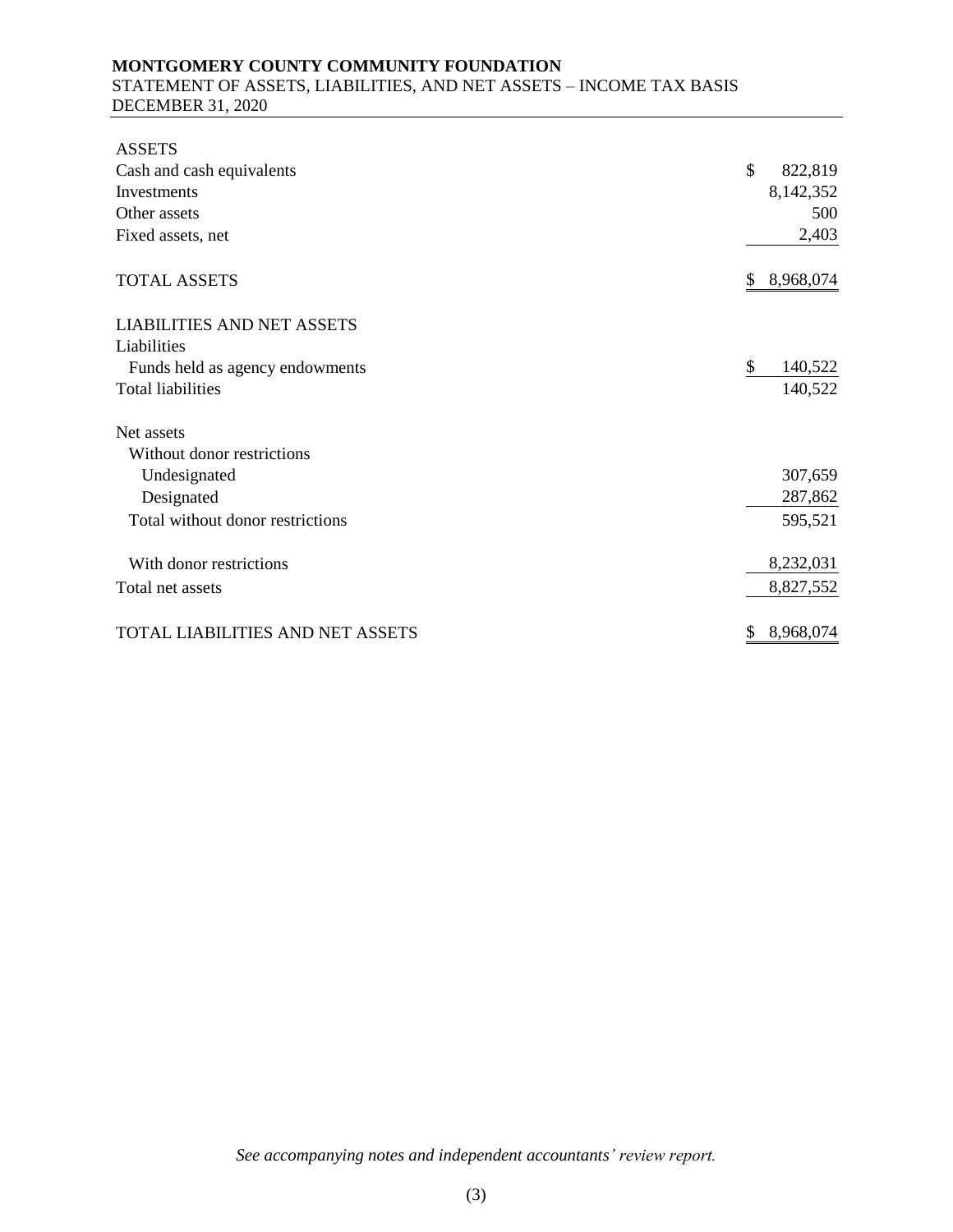#### **MONTGOMERY COUNTY COMMUNITY FOUNDATION**

# STATEMENT OF REVENUES, EXPENSES, AND OTHER CHANGES IN NET ASSETS –

## INCOME TAX BASIS

FOR THE YEAR ENDED DECEMBER 31, 2020

|                                          | Without<br>Donor<br>Restrictions |           | <b>With Donor</b><br>Restrictions |            | Total         |
|------------------------------------------|----------------------------------|-----------|-----------------------------------|------------|---------------|
| Revenues, gains, and other support       |                                  |           |                                   |            |               |
| Contributions                            | $\mathcal{S}$                    | 155       | \$                                | 813,024    | \$<br>813,179 |
| Contribution – grant revenue             |                                  |           |                                   | 22,700     | 22,700        |
| Special events                           |                                  | 161,267   |                                   |            | 161,267       |
| Investment return, net                   |                                  | 25,974    |                                   | 476,741    | 502,715       |
| Net assets released from restrictions    |                                  | 295,476   |                                   | (295, 476) |               |
| Total revenues, gains, and other support |                                  | 482,872   |                                   | 1,016,989  | 1,499,861     |
| <b>Expenses</b>                          |                                  |           |                                   |            |               |
| Program services                         |                                  | 272,776   |                                   |            | 272,776       |
| Supporting services                      |                                  |           |                                   |            |               |
| Management and general                   |                                  | 205,547   |                                   |            | 205,547       |
| Fundraising                              |                                  | 44,385    |                                   |            | 44,385        |
| Total expenses                           |                                  | 522,708   |                                   |            | 522,708       |
| Change in net assets                     |                                  | (39, 836) |                                   | 1,016,989  | 977,153       |
| Net assets, beginning of year            |                                  | 635,357   |                                   | 7,215,042  | 7,850,399     |
| NET ASSETS, END OF YEAR                  |                                  | 595,521   | \$                                | 8,232,031  | 8,827,552     |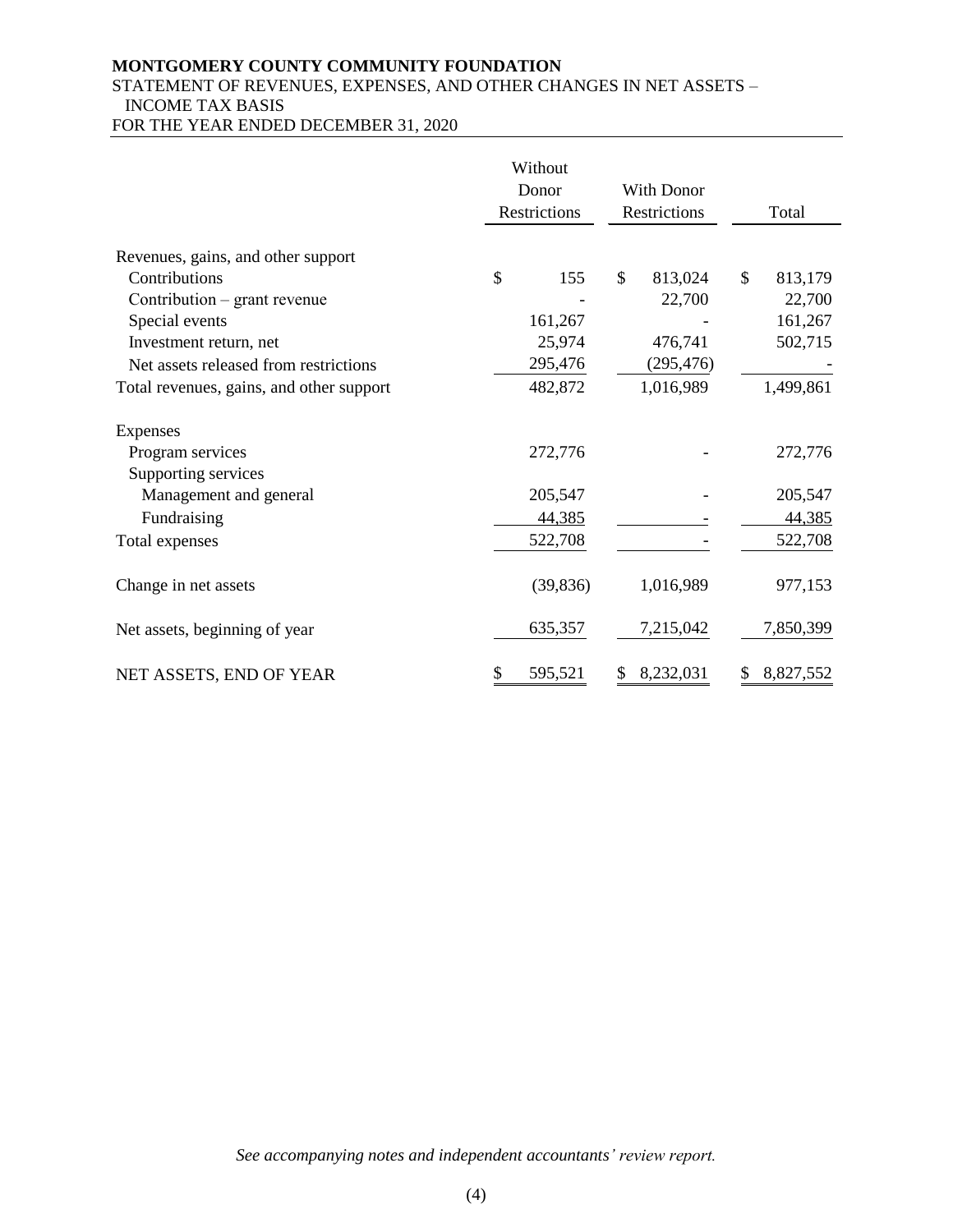## **MONTGOMERY COUNTY COMMUNITY FOUNDATION** STATEMENT OF FUNCTIONAL EXPENSES – INCOME TAX BASIS FOR THE YEAR ENDED DECEMBER 31, 2020

|                                   |               |          | <b>Supporting Services</b> |         |             |        |               |         |
|-----------------------------------|---------------|----------|----------------------------|---------|-------------|--------|---------------|---------|
|                                   |               | Program  | Management                 |         |             |        | Total         |         |
|                                   |               | Services | and General                |         | Fundraising |        | Expenses      |         |
|                                   |               |          |                            |         |             |        |               |         |
| Salaries and benefits             | $\mathcal{S}$ |          | \$                         | 126,404 | \$          |        | $\mathcal{S}$ | 126,404 |
| Payroll taxes                     |               |          |                            | 6,935   |             |        |               | 6,935   |
| Accounting                        |               |          |                            | 12,950  |             |        |               | 12,950  |
| Advertising                       |               |          |                            | 1,635   |             |        |               | 1,635   |
| <b>Bank</b> fees                  |               |          |                            | 387     |             |        |               | 387     |
| Credit card fees                  |               |          |                            | 151     |             |        |               | 151     |
| Depreciation                      |               |          |                            | 74      |             |        |               | 74      |
| Dues and subscriptions            |               |          |                            | 3,165   |             |        |               | 3,165   |
| Grants to individuals             |               | 89,616   |                            |         |             |        |               | 89,616  |
| Grants to nonprofit organizations |               | 183,160  |                            |         |             |        |               | 183,160 |
| Insurance                         |               |          |                            | 1,687   |             |        |               | 1,687   |
| Information technology            |               |          |                            | 5,932   |             |        |               | 5,932   |
| Investment management fee         |               |          |                            | 15,381  |             |        |               | 15,381  |
| Meetings and conferences          |               |          |                            | 1,398   |             |        |               | 1,398   |
| Occupancy                         |               |          |                            | 17,856  |             |        |               | 17,856  |
| Office                            |               |          |                            | 3,077   |             |        |               | 3,077   |
| Printing                          |               |          |                            | 3,681   |             |        |               | 3,681   |
| Professional fees                 |               |          |                            | 3,802   |             |        |               | 3,802   |
| Special events                    |               |          |                            |         |             | 44,385 |               | 44,385  |
| Travel                            |               |          |                            | 901     |             |        |               | 901     |
| Other                             |               |          |                            | 131     |             |        |               | 131     |
| Totals                            | \$            | 272,776  | \$                         | 205,547 | \$          | 44,385 | S             | 522,708 |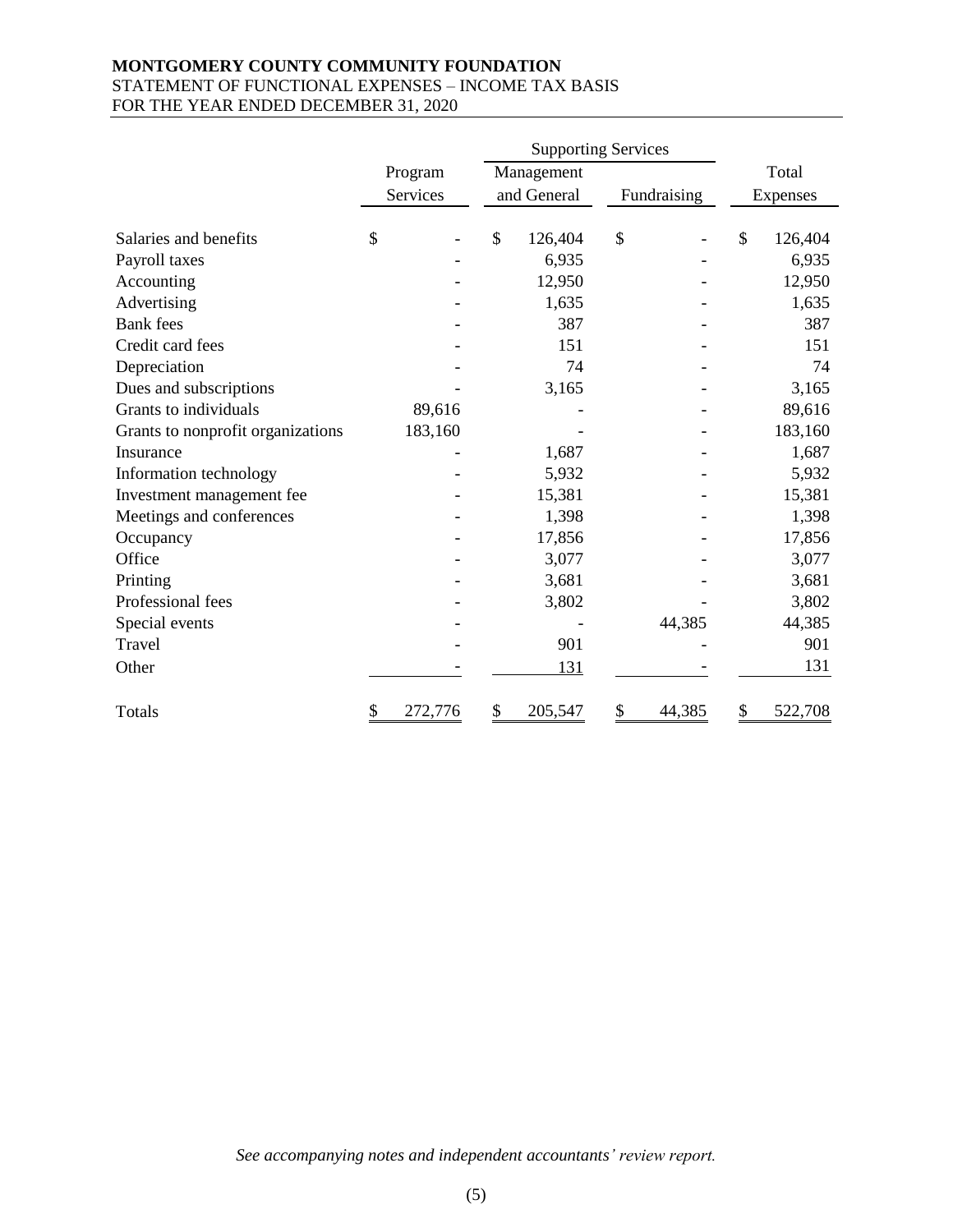## **NOTE 1 – NATURE OF OPERATIONS AND SUMMARY OF SIGNIFICANT ACCOUNTING POLICIES**

Montgomery County Community Foundation (the "Foundation") is a Texas nonprofit organization which administers individual funds contributed or bequeathed to it by individuals, corporations, foundations, and other sources. A significant portion of these funds are held in a permanent fund used to enrich and enhance the quality of life in Montgomery County in perpetuity. The ultimate goal of the Foundation is to match community resources with community needs.

**Basis of Accounting** – The accompanying financial statements have been prepared on the cash basis of accounting used by the Foundation for federal income tax purposes. That basis differs from accounting principles generally accepted in the United States of America primarily because revenues are recognized when received and expenses are recorded when paid. Additionally, generally accepted accounting standards require qualitative and quantitative financial statement disclosures regarding an organization's liquidity and availability of resources. This information is not disclosed in the financial statements.

**Basis of Presentation** – The Foundation reports information regarding its net assets and changes in net assets according to the following classifications of net assets:

- **Net Assets Without Donor Restrictions** Net assets that are not subject to donor-imposed restrictions and may be expended for any purpose in performing the primary objectives of the Foundation. These net assets may be used at the discretion of the Foundation's management and the Board of Directors.
- **Net Assets With Donor Restrictions** Net assets subject to stipulations imposed by donors and grantors. Some donor restrictions are temporary in nature; those restrictions will be met by actions of the Foundation or by the passage of time. Other donor restrictions are perpetual in nature, whereby the donor has stipulated the funds be maintained in perpetuity.

Donor-restricted contributions are reported as increases in net assets with donor restrictions. When a restriction expires, net assets are reclassified from net assets with donor restrictions to net assets without donor restrictions in the statement of revenues, expenses, and other changes in net assets – income tax basis.

**Cash and Cash Equivalents** – The Foundation defines its cash and cash equivalents as cash on hand, demand deposits, and investments with original maturities of three months or less.

**Investments** – Investments are recorded at cost. The realized investment return (loss) of investments during the year is recorded as investment return, net in net assets without restrictions in the statement of revenues, expenses, and other changes in net assets – income tax basis unless the use of the income is limited by donor-imposed restrictions. Investment income whose use is restricted by the donor is reported as an increase (decrease) in net assets with donor restrictions.

**Fixed Assets** – The Foundation has a policy to capitalize an asset at cost that has more than one year of life. The asset will be depreciated over its estimated useful life.

**Contributions** – Contributions received are recorded as support with or without restrictions depending on the existence and/or nature of any donor restrictions. Net assets with restrictions are reclassified to net assets without restrictions upon satisfaction of the time or purpose restrictions.

The Foundation reports restricted contributions whose restrictions are met in the same reporting period as support without restrictions.

Noncash contributions intended for conversion to cash are recorded at fair market value at the date of contribution.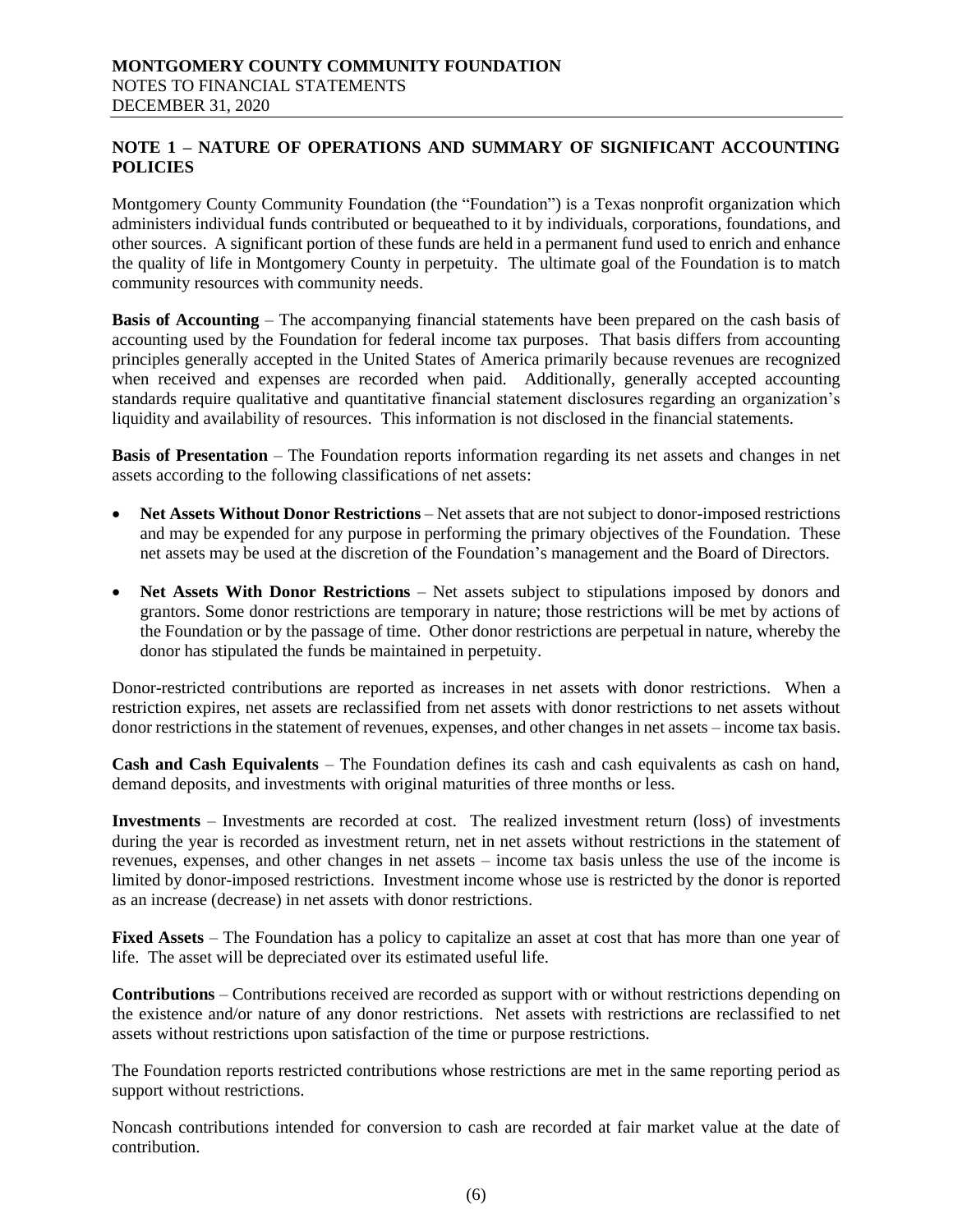**Functional Expenses** – The costs of providing the various programs and activities have been summarized on a functional basis in the statement of functional expenses – income tax basis. Accordingly, certain costs have been allocated among the programs and supporting services benefited.

**Advertising Expense** – Advertising is used to promote the Foundation to donors among the community it serves. Advertising costs are expensed as incurred. Advertising expense for 2020 was \$1,635.

**Federal Income Tax** – The Foundation is exempt from federal income taxes under Section 501(c)(3) of the Internal Revenue Code and, therefore, has made no provision for federal income taxes in the accompanying financial statements.

**Use of Estimates** – The preparation of the financial statements in conformity with the income tax basis of accounting requires management to make estimates and assumptions that affect the reported amounts of assets and liabilities and disclosure of contingent assets and liabilities at the date of the financial statements and the reported amounts of revenues and expenses during the reporting period. Actual results could differ from those estimates.

**Concentration of Credit Risk –** Financial instruments that potentially subject the Foundation to a significant concentration of credit risk consist primarily of cash and cash equivalents and certificates of deposit. At times, the Foundation maintains deposits in federally insured financial institutions in excess of federally insured limits. The Foundation has not experienced any losses related to such accounts. Cash and cash equivalents and certificates of deposit are placed with highly-accredited quality financial institutions and management believes they are not exposed to any significant credit risk.

**Risks and Uncertainties** – During 2020, many countries around the world, including the United States, were impacted by the coronavirus (the "virus" or COVID-19) outbreak. While the virus is continuing to evolve, its implications could involve unavailability of personnel, and reduction in contributions. In addition, the Foundation has been impacted by the broader effects of COVID-19 as a result of the negative impact the virus has had on the global economy and major financial markets. At this time, management is not aware of any material risk to the Foundation's financial statements and cannot quantify the full extent the virus will have on the Foundation's financial information.

## **NOTE 2 – FIXED ASSETS**

Fixed assets consisted of the following at December 31, 2020:

| Office equipment               | 5,173   |
|--------------------------------|---------|
| Less: accumulated depreciation | (2,770) |
| Total fixed assets, net        | 2,403   |

Depreciation expense for 2020 amounted to \$74.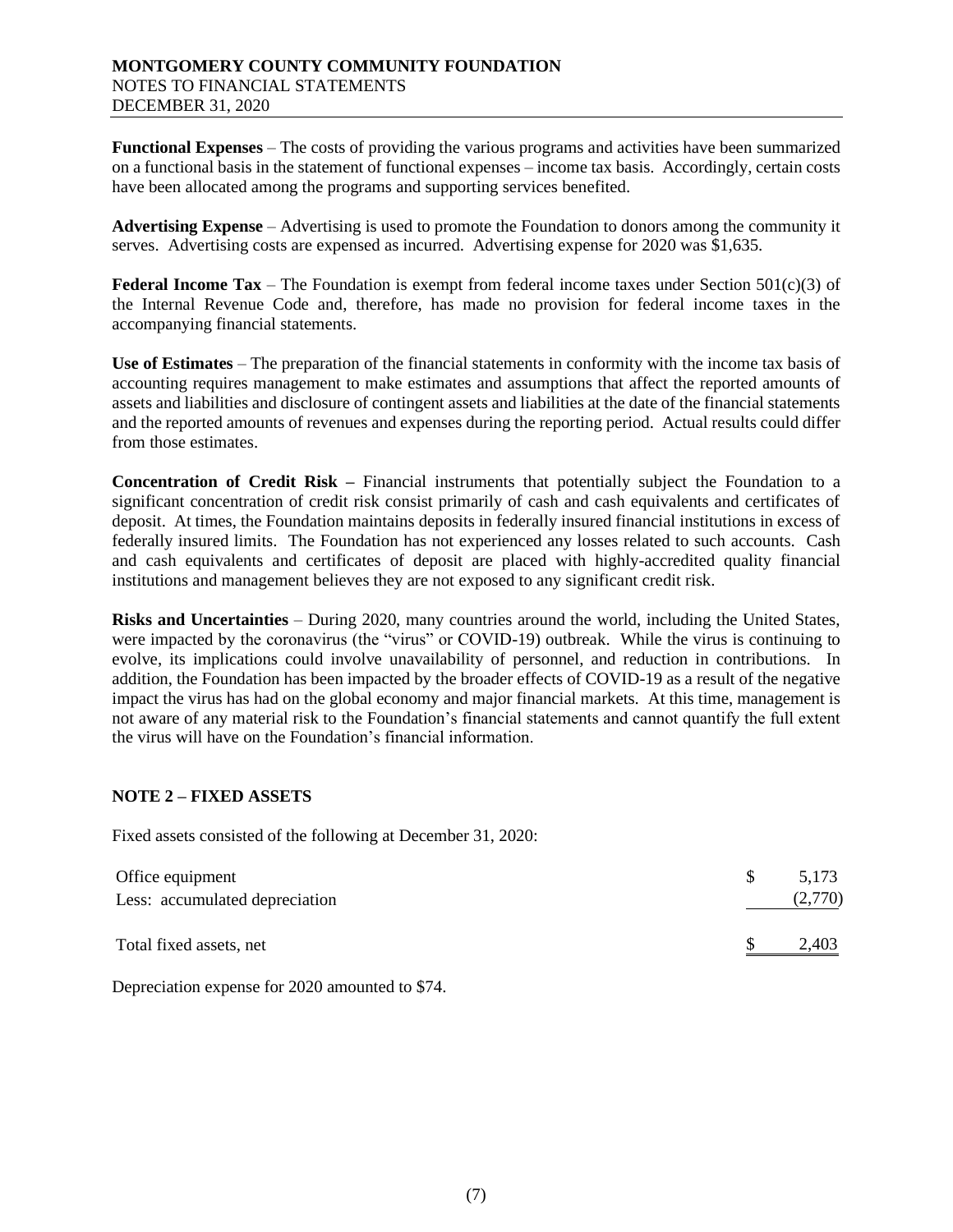#### **NOTE 3 – INVESTMENTS**

Investments are comprised of the following at December 31, 2020:

| Fixed income bonds<br>Equity funds | \$2,330,867<br>12,405 |
|------------------------------------|-----------------------|
| Exchange traded fund               | 5,742,892             |
| Certificates of deposit            | 56,188                |
| Total                              | 8,142,352             |

The following summarizes the investment return in the statement of revenues, expenses, and other changes in net assets – income tax basis for 2020:

| Dividend, interest, and capital gain distributions | <sup>\$</sup> | 389,993 |
|----------------------------------------------------|---------------|---------|
| Net realized gains                                 |               | 112.722 |
| Total investment return, net                       |               | 502,715 |

Investments are exposed to various risks such as interest rate, market, and credit risks. Because of these risks, it is at least reasonably possible that changes in the values of investment securities will occur in the near term and such changes could materially affect the amounts reported in the statement of assets, liabilities, and net assets – income tax basis and the statement of revenues, expenses, and other changes in net assets – income tax basis.

## **NOTE 4 – FUNDS HELD AS AGENCY ENDOWMENTS**

The Foundation receives funds from individuals, corporations, foundations, and other sources. Not-forprofit organizations wishing to create a fund for their benefit or program can create an agency endowment fund. At the time the initial gift is made, the not-for-profit organization designates itself to receive the fund's distributions. Distributions are paid to the designated organization or program as long as it is in existence. In the event the designated organization ceases to exist, becomes obsolete, or is unable to perform its charitable purposes, monies from the funds can be redirected to an organization which, in the opinion of the Board of Directors of the Foundation, best perpetuates the original intent. Funds held as agency endowments are comprised of the following funds as of December 31, 2020:

| Crighton Theatre Fund                 | <sup>\$</sup> | 81,733  |
|---------------------------------------|---------------|---------|
| Gebert Interfaith Fund                |               | 58.789  |
|                                       |               |         |
| Total funds held as agency endowments |               | 140,522 |

#### **NOTE 5 – CONTRIBUTION – GRANT REVENUE**

On March 27, 2020, the Coronavirus Aid, Relief, and Economic Security (CARES) Act, commonly referred to as the CARES Act, was signed into law. One component of the CARES Act was the Paycheck Protection Program (PPP), which provides qualified small businesses and certain tax-exempt organizations with the resources needed to help provide economic relief due to the adverse impact of COVID-19.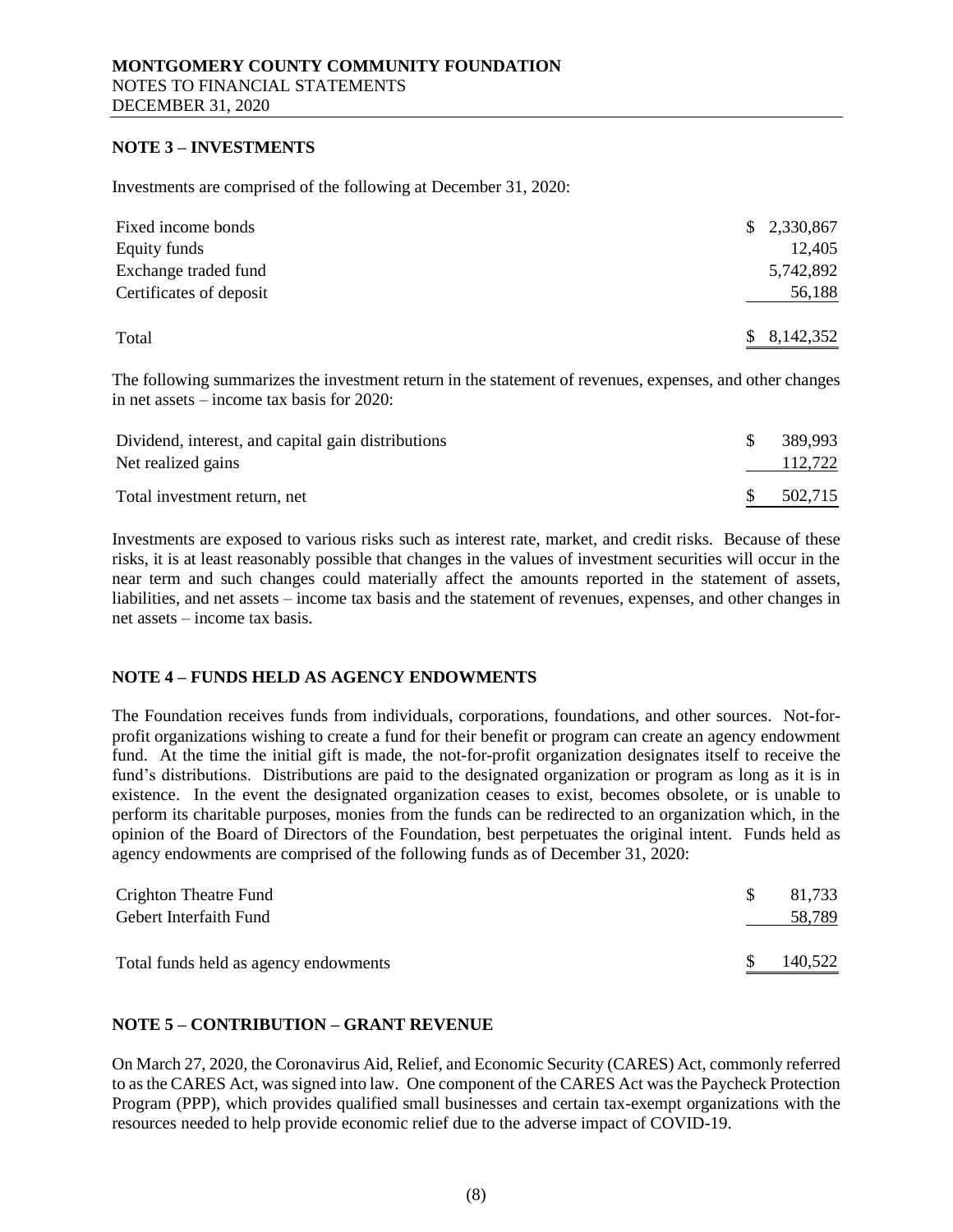## **MONTGOMERY COUNTY COMMUNITY FOUNDATION** NOTES TO FINANCIAL STATEMENTS DECEMBER 31, 2020

The PPP is implemented by the U.S. Small Business Administration (SBA) with support from the U.S. Department of the Treasury. On April 20, 2020 the Foundation received a PPP loan in the amount of \$22,700. The loan has an interest rate of 1% and matures in April 2022.

Under the requirements of the CARES Act, as amended by the PPP Flexibility Act and Consolidated Appropriations Act 2021, proceeds may only be used for the Foundation's eligible payroll costs, or certain other qualified expenses, paid during the covered period following disbursement. Loan payments are deferred beginning on the date of the note and ending ten months after the last day of the covered period. Additionally, if the loan forgiveness application is submitted within 10 months after the end of the loan forgiveness covered period, payments will be further deferred until such loan forgiveness application is processed by the SBA.

The PPP loan may be fully forgiven if certain conditions are met, including proceeds used to pay eligible payroll costs or other qualified expenses, and full-time employee headcount and salaries are either maintained during the covered period following disbursement or restored by December 31, 2020. The Foundation recorded the PPP loan as a liability until all conditions of the program were substantially met. As of December 31, 2020, management believes that all conditions of the program have been substantially met and as such, the Foundation has recognized \$22,700 as contribution – grant revenue in the statement of revenue, expenses and other changes in net assets – income tax basis. The Foundation will seek forgiveness of the loan under the provisions of Section 1106 of the CARES Act. Loan forgiveness is subject to the sole approval of the SBA and no assurance can be provided that the Foundation will obtain forgiveness of the loan in whole or in part.

## **NOTE 6 – ENDOWMENTS**

Net assets with donor restrictions to be held in perpetuity at December 31, 2020 consist of an endowment established by donor designated funds. Contributions to the endowment fund are subject to donor restrictions that stipulate that the original principal of the gift is to be held and invested by the Foundation indefinitely and income from the fund is to be distributed to the charity or charities according to their wishes. Net assets associated with endowment funds are classified and reported based on the existence or absence of donor-imposed restrictions.

The Foundation has interpreted the Uniform Prudent Management of Institutional Funds Act as adopted by the state of Texas (UPMIFA), as requiring the preservation of the fair value of the original gift as of the gift date of donor-restricted endowment funds absent explicit donor stipulations to the contrary. As a result of this interpretation, the Foundation classifies as net assets with restrictions to be held in perpetuity (1) the original value of gifts donated to the permanent endowment, (2) the original value of subsequent gifts to the permanent endowment, and (3) accumulations to the permanent endowment made in accordance with the direction of the applicable donor gift instrument at the time the accumulation is added to the fund. The remaining portion of the donor-restricted endowment fund that is not classified in net assets with restrictions to be held in perpetuity is classified as net assets with restrictions until those amounts are appropriated for expenditure by the Foundation in a manner consistent with the standard of prudence prescribed by UPMIFA.

In accordance with UPMIFA, the Foundation considers the following factors in making a determination to appropriate or accumulate donor-restricted endowment funds: (1) the duration and preservation of the various funds, (2) the purposes of the donor-restricted endowment funds, (3) general economic conditions, (4) the possible effect of inflation and deflation, (5) the expected total return from income and the appreciation of investments, (6) other resources of the Foundation, and (7) the Foundation's investment policies.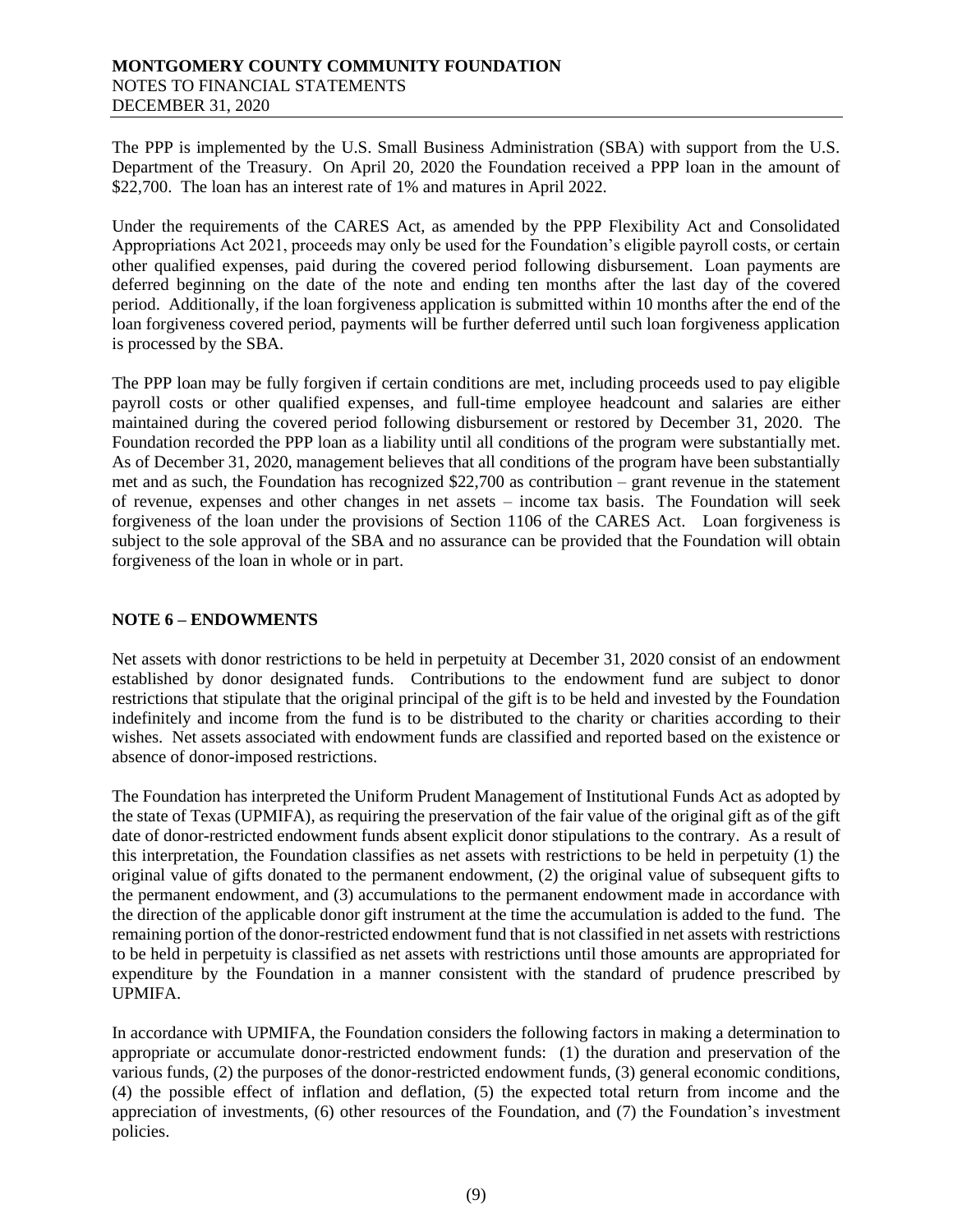The Foundation has adopted investment and spending policies for endowment assets that attempt to subject the fund to low investment risk and provide the designated charities or areas of interest with current income. Endowment assets are invested into separately managed accounts, mutual funds, or individual securities, if appropriate. The Foundation seeks to build endowment assets through additional contributions and designations. This is consistent with the Foundation's objectives to provide income to the designated charities or areas of interest, preserve endowment assets without subjecting them to substantial risk, and provide financial resources to the community.

Composition of endowment net assets as of December 31, 2020 are as follows:

|                                                                      | Without<br>Donor<br>Restrictions | With Donor<br>Restrictions                 | Total                |  |  |
|----------------------------------------------------------------------|----------------------------------|--------------------------------------------|----------------------|--|--|
| Board-designated endowment funds<br>Donor-restricted endowment funds | 287,862<br>S                     | S<br>$\overline{\phantom{a}}$<br>8,232,031 | 287,862<br>8,232,031 |  |  |
| Totals                                                               | 287,862                          | 8,232,031                                  | 8,519,893            |  |  |

Changes in endowment net assets for 2020 are as follows:

|                                         |   | Without<br>Donor<br><b>Restrictions</b> |    | With Donor<br>Restrictions |     | Total      |
|-----------------------------------------|---|-----------------------------------------|----|----------------------------|-----|------------|
|                                         |   |                                         |    |                            |     |            |
| Endowment net assets, December 31, 2019 | S | 270,158                                 | S. | 7,215,042                  | \$. | 7,485,200  |
| Donor contributions                     |   |                                         |    | 813,024                    |     | 813,024    |
| Investment return, net                  |   | 17,704                                  |    | 476,741                    |     | 494,445    |
| <b>Grant distributions</b>              |   |                                         |    | (272, 776)                 |     | (272, 776) |
| Endowment net assets, December 31, 2020 |   | 287,862                                 |    | 8,232,031                  |     | 8,519,893  |

## **NOTE 7 – PHILANTHROPIC ACTIVITIES**

The Foundation impacts the community through four philanthropic activities: payments to various community organizations working in Montgomery County in support of their programs and needs; post high school educational institution scholarships to support students in their continued educational efforts; funds to contractors and other institutions on behalf of individual homeowners struggling to recover from a disaster; and grants to agencies which establish their Foundation endowment with agency funds. Foundation payments are made from funds without restrictions after any funds with restrictions are released and reclassified, therefore, Foundation payments are comprised of payments from funds without restrictions and are included in grants to individuals and grants to nonprofit organizations in the statement of functional expenses – income tax basis.